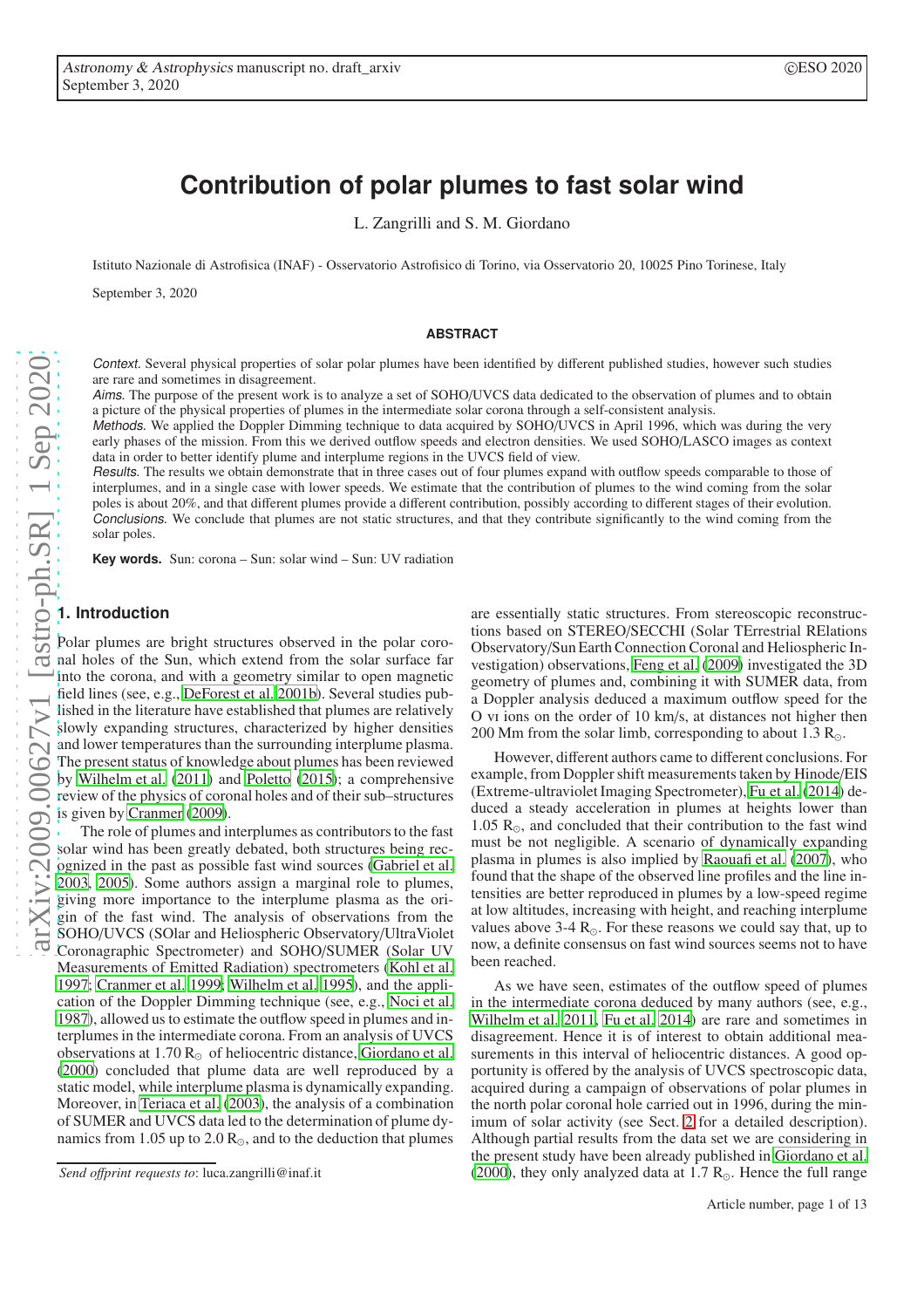of altitudes still has to be explored, and our purpose is to extend the Doppler Dimming analysis over a larger range of heliocentric distances. Our approach is to find models for plumes and interplumes, capable of reproducing the H I-Lyman  $\alpha$  and O vi line intensities from UVCS observations.

The plume lifetime covers a time interval from hours to several days, and it has been pointed out that during their life plumes can disappear and then show up again at the same position [\(Lamy et al. 1997;](#page-12-15) [DeForest et al. 2001a\)](#page-12-16). Moreover, plumes show variability with time on timescales that depend on the observational spatial scales [\(Deforest et al. 1997\)](#page-12-17). In particular, plumes appear stationary for at least one day when observed at scales larger than 10′′ in the low corona.

In the present study, we assume that plumes are homogeneous. Over the past years, evidence has grown suggesting that plumes might not be homogeneous. This has been demonstrated, for example, by [Woo \(2006\)](#page-12-18), who showed how the structures observable in coronal holes have a filamentary aspect on spatial scales down to  $\sim$  31 km.

We will consider possible effects of plume variability with time and inhomogeneity in space, when discussing the results from our analysis of the data in the present paper. Our observations have been acquired during an overall time interval of a couple of days, and the observing time at a single altitude in the corona is on the order of a few hours (see Sect. [2\)](#page-1-0), leading to the problem of plume identification when comparing results obtained at different heliocentric distances.

The paper is organized as follows: in Sect. [2](#page-1-0) we describe the data, in Sect. [3](#page-5-0) we summarize the procedure by which we inferred the physical parameters of plumes and interplumes. Section [4](#page-7-0) describes the outcomes from the application of the Doppler Dimming analysis, which are then discussed in Sect. [5,](#page-9-0) where a summary of the main results is given and conclusions are drawn.

# <span id="page-1-0"></span>**2. Data**

## 2.1. SoHO/UVCS data and data analysis

We analyzed SoHO/UVCS [\(Kohl et al. 1995\)](#page-12-19) coronal spectra acquired above the north polar coronal hole over the time interval 6-9 April 1996, taken in the UVCS spectral channels of the O vi doublet lines at 1031.9 and 1037.6 Å, and the H  $\text{I}$  Ly $\alpha$  line at 1215.7 Å. The spectral and spatial information were binned over two-by-two detector pixels, corresponding to a spectral resolution of 0.2 Å and 0.28 Å per bin, for the O vi and H i Ly $\alpha$  channels, respectively, and to a spatial resolution of 14′′ per bin in both channels. In the plane of the sky, 14′′ correspond to about  $0.014 R_{\odot}$ .

The coronal instantaneous field of view imaged onto the entrance slits of the O vi and H i Ly $\alpha$  channels covered different heliocentric distances, from 1.38 to 2.53  $R_{\odot}$ , along the radial through the north pole. We refer to the altitude in the corona of the instantaneous field of view as the slit position or altitude. Slit widths of 49  $\mu$ m were used in both channels to have a good spectral resolution and photon flux, corresponding to an instantaneous field of view 14′′ wide, normal to the slit direction.

The exposure time of each acquired frame was 600 s, for the overall 72 hrs of observations. Because of the faint emission from coronal holes, we limited our analysis to slit positions below 1.9  $R_{\odot}$ , and increased the signal to noise ratio by grouping the observations of three nearby altitudes, and by summing the photon counts of the corresponding spectral and spatial bins, so averaging data over 42′′ in the direction perpendicular to the slit.

<span id="page-1-1"></span>Table 1. Parameters of the analyzed spectral data. These were derived from UVCS observations of the plume study campaign in the period 6-9 April 1996.

| ID            | Exposures | $r_{mirror}$  | Total exp. time | Date   |
|---------------|-----------|---------------|-----------------|--------|
|               |           | $(R_{\odot})$ | (s)             |        |
| $\Omega$      | $0 - 19$  | 1.375         | 12000           | 6 Apr. |
|               | $20 - 44$ | 1.442         | 15000           | 6 Apr. |
| 2             | $45 - 74$ | 1.524         | 18000           | 6 Apr. |
| $\mathcal{F}$ | 75-109    | 1.620         | 21000           | 6 Apr. |
| 4             | 110-149   | 1.730         | 24000           | 7 Apr. |
| 5             | 150-194   | 1.855         | 27000           | 7 Apr. |

A further spatial rebin along the slit resulted in a spatial resolution of 28′′ per bin in that direction. The total exposure times, the mean observation altitudes, and the dates of observation of the resulting spectra, are summarized in Table [1.](#page-1-1)

We studied the spectral lines of the O vi doublet and the redundant H  $\text{I}$  Ly $\alpha$ , which are recorded by the O vi detector and cover the same instantaneous field of view in the corona. Data were analyzed using the UVCS/Data Analysis Software, which takes care of wavelength and radiometric calibration. The UVCS radiometric calibration and its evolution in time is discussed by [Gardner et al.](#page-12-20) [\(2002\)](#page-12-20). The stray-light contribution has been subtracted according to the results obtained by [Giordano](#page-12-21) [\(1998\)](#page-12-21).

## 2.2. Detector bias response correction

The identification of plumes and interplumes in UVCS data could be affected by instrumental biases introduced by the detector. We constructed a flat field describing the uneven response of the detector by averaging a large number of coronal spectra at different latitudes and distances, based on the hypothesis that individual coronal structures are smoothed out by the sum of many different and unrelated contributions. Suitable observations are those of the synoptic program. During our observations no synoptic run was taken, hence we had to rely on the synoptic data taken during the three days preceding our observations. The synoptic program consists of observations routinely covering the intermediate corona at different position angles and heliocentric distances. The resulting intensity profiles along the slit for the two UVCS spectroscopic channels have been corrected for an intensity decrease of the corona in the instantaneous field of view, where different heliocentric distances are sampled. The correction for the coronal intensity decrease was done by normalizing the profiles by themselves after applying a spatial smoothing.

The analysis described above revealed a periodic spatial variation in the response of the detector of the O vi channel, with an amplitude of about 10% and a period of eight to ten pixels, as shown in Fig, [1,](#page-2-0) in the two parts where the primary and redundant spectra are sampled.

The intensity profiles along the slit after correction for the detector bias are shown in Fig. [2](#page-3-0) in the O vi  $1031.9$ ,  $1037.6$  Å, and H I Ly $\alpha$  1215.7 Å lines at six heliocentric distances.

# 2.3. SoHO LASCO-C2 and EIT context images

We used observations obtained by the SoHO instruments LASCO (Large Angle and Spectrometric COronagraph) C2 coronagraph [\(Brueckner et al. 1995\)](#page-12-22), and EIT 195Å (Extreme ultraviolet Imaging Telescope; [Delaboudinière et al. 1995](#page-12-23)) as context data, helping to discriminate the counterparts of plumes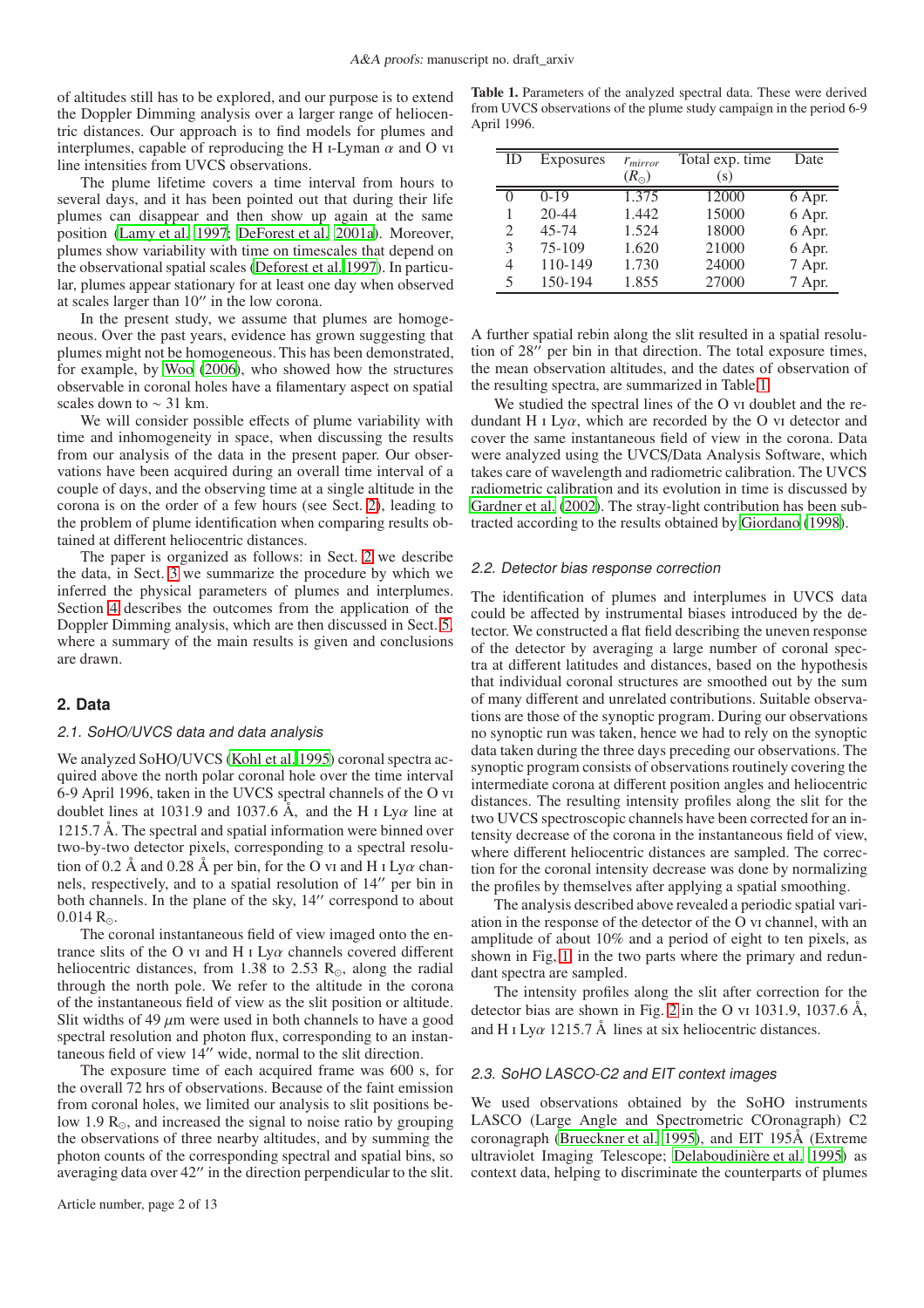

<span id="page-2-0"></span>Fig. 1. Flat field response of the O vi channel along the UVCS slit in the O vi doublet (top-left panel) and redundant H i Ly $\alpha$  (top-right panel) spectral intervals. An example of bias-corrected data is shown in the bottom panel, where the original data are represented by a black curve and the corrected data are shown with a red curve. The data corrected for the detector flat field response have also been normalized to the value measured at the pole, only in this figure for graphical reasons, in order to account for the coronal intensity decrease, when moving from the slit center to parts of the corona at higher distances (see text for correction description).

and interplumes in the UVCS spectra. The three instruments have different fields of view, hence a single plume or interplume must be identified at different coronal altitudes, where it is imaged at different latitudes. Our starting point for plume identification is the occurrence of elongated bright emission regions in the polar caps in LASCO/C2 images. We assumed that plumes follow the profiles of the local magnetic field lines emerging from the coronal hole, and identified plumes across the field of view of the three instruments by tracing back model magnetic field lines from LASCO/C2 to the UVCS and EIT fields of view (see Section [2.4\)](#page-2-1).

#### <span id="page-2-1"></span>2.4. Identification of plumes and interplumes

The UVCS intensity profiles of Figure [2](#page-3-0) show a system of four candidate plumes and interplume regions, which can be identified both in O vi 1031.9 Å and H i Lya 1215.7 Å over an angle of roughly  $\pm 14$  deg of amplitude, starting from the radial through the north pole. The positions of these candidates, in the field of view of UVCS, are listed in Table [2,](#page-3-1) and the four plumes are labeled PL0, PL1, PL2, and PL3, and the interplumes IP0, IP1, IP2, and IP3. Radial and latitudinal positions of each identified structure are given at seven different altitudes, *h*, of the UVCS slit center in the corona.

We adopted the magnetic field model proposed by [Banaszkiewicz et al. \(1998\)](#page-12-24) to reproduce the plume profiles across the field of view of LASCO, UVCS, and EIT. This model consists of an axisymmetric combination of a dipole plus a quadrupole, with an azimuthal current sheet in the equatorial plane. Different geometries can be explored by changing the parameter *Q* (see Eqs. 1 and 2 in [Banaszkiewicz et al. 1998\)](#page-12-24), which controls the topology of the magnetic field lines, describing a pure dipole plus a current sheet when  $Q = 0$ , and a combination of dipole plus a current sheet plus a quadrupole, with the contribution of the latter component increasing with  $Q$ , when  $Q > 0$ .

The fit of the magnetic field lines to the plume profiles has been obtained by minimizing the mean of the distances, on the plane of the sky, of a sample of coordinate points along the ob-

served plume profiles derived from the three instruments above, to a model of a magnetic field line, obtained by varying the latitude of the footpoint and the *Q* parameter. The results of the fit are summarized in Table [3.](#page-3-2) The typical values of the mean of the distances of the modeled field lines to the plume profiles turned out to be on the order of 24′′ on the plane of the sky. We obtained values for the *Q* parameter and hence for the magnetic field geometry, ranging from a configuration characterized by a pure dipole plus a current sheet to configurations where in addition a contribution from a quadrupole is present. The circumstance of having obtained a set of different values for *Q*, together with the low number of analyzed plumes, prevents us from inferring precise information about the real magnetic field geometry in the coronal hole, based on the model by [Banaszkiewicz et al.](#page-12-24) [\(1998\)](#page-12-24). We hypothesize that the dispersion of the fitted values of *Q* could be ascribed to a projection effect of the profiles on the plane of the sky, as different longitude angles of the plume footpoints imply a different projection on the plane of the sky of profiles that are otherwise similar. The fit to the plume profiles applied to LASCO/C2, UVCS, and EIT data is illustrated in Figures [3](#page-4-0) a and b, showing two composite images of the three instruments, taken on 6 and 7 April 1996.

The positions of plumes appear to be stable in time and they can be recognized at the same positions in latitude during the two days of observations. Plume PL0 is an exception as it tends to move away from the pole on the 7 April and to split into two parts. From the EIT image, we can clearly identify PL0, PL1, and PL3 in the low corona, and their positions are reasonably well traced back by the model magnetic field lines, starting from the LASCO images. During the 7 April, PL2 shows up as a faint structure, but it is still clearly identifiable in LASCO images. On the contrary, PL3 enforces and widens on the 7 April. Interplume lanes are well defined during the two days of observations. Interplume IP2 starts being visible from slit position 3 onward, perhaps because of the appearance of a background plume in between IP1.

The effect of solar rotation on the plume orientation can be considered negligible, particularly in the case of data acquired up to 2  $\rm R_{\odot}$ , covering a time interval of 1.4 days from the first to the last exposure. However, we know that polar plumes tend to appear in the same location, with a typical life time of about one day [\(Lamy et al. 1997,](#page-12-15) [DeForest et al. 2001a\)](#page-12-16); hence, we do not know, when comparing observations of two successive days, if the plume that we see as stable at a given position is actually the same or a recurrent plume.

From the Table [2](#page-3-1) data, we can estimate the typical size of the observed plumes projected on the plane of the sky, in the field of view of UVCS. At the coronal altitude of  $1.4 \text{ R}_{\odot}$ , plume widths span from four to seven spatial bins along the slit, corresponding to a linear size perpendicular to the plume axis between  $5 \times 10^9$  cm and  $1 \times 10^{10}$  cm (the spatial bin is 28" wide along the slit).

The expansion of plumes with altitude in the corona can be described by means of their expansion factor, which is defined as

$$
f(r,\theta) = \frac{A(r,\theta_0)}{A(R_{\odot},\theta_0)} \left(\frac{R_{\odot}}{r}\right)^2,\tag{1}
$$

where  $A(r, \theta)$  is the cross section of the plume at distance *r* from the Sun, and at latitude  $\theta$ . The latitude  $\theta_0$  is that of the footpoint of the field line on the solar surface. From the re-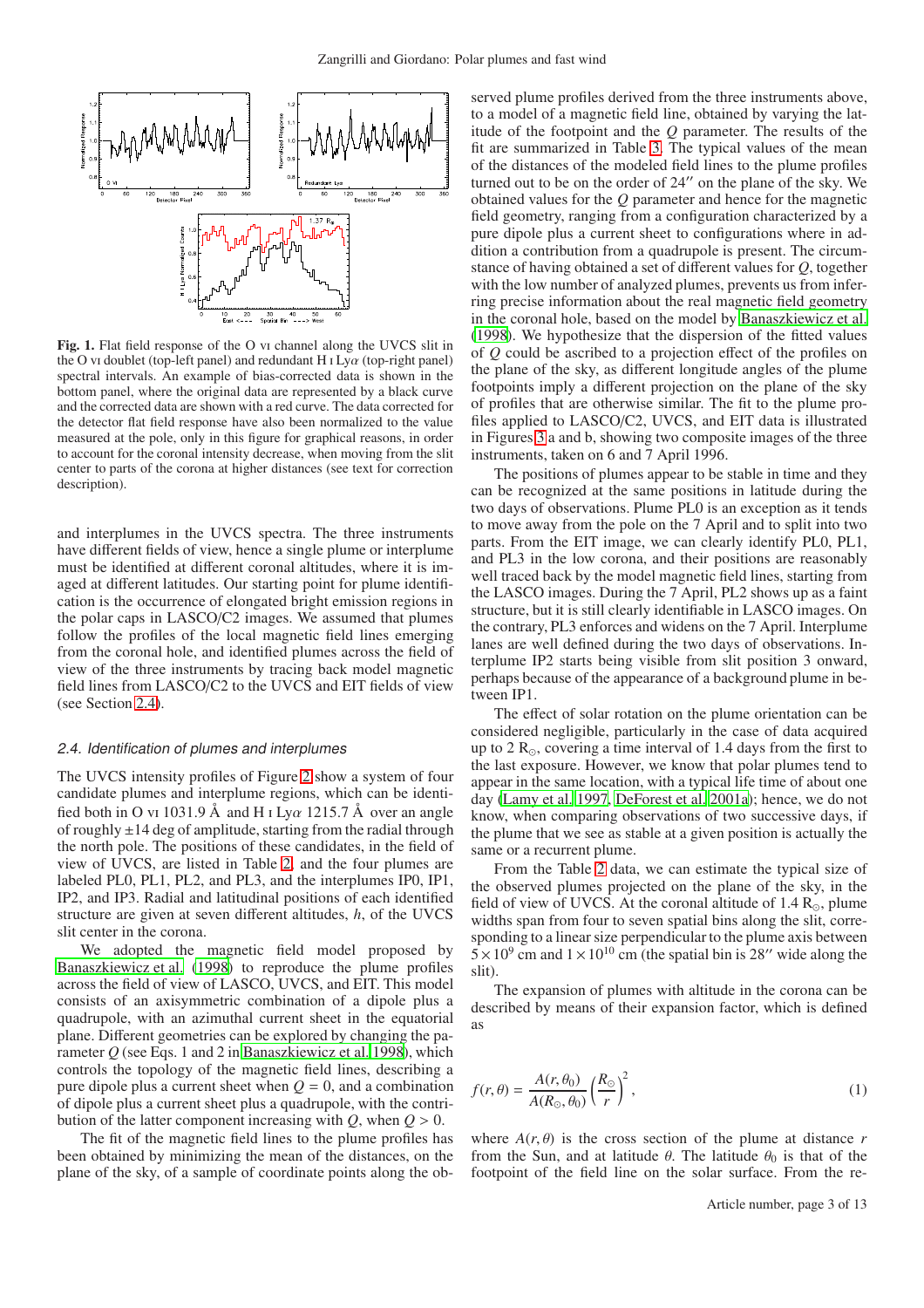

<span id="page-3-0"></span>Fig. 2. Intensity profiles in the north polar coronal hole, along the UVCS slit for six heliocentric distances. Intensity profiles of the redundant H i Lyα are shown as black solid lines. The O vi 1031.9 and 1037.6 doublet intensities are represented by red and blue solid lines, respectively. We limited the sample of our data to the observations performed on the 6 and 7 April, with the slit center covering heliocentric distances up to 1.85 R<sub>☉</sub>. The abscissa axis reports the polar angle latitude in degrees (upper axis) measured counterclockwise from the north pole, and the corresponding detector bins (bottom axis).

<span id="page-3-1"></span>Table 2. Identification of plumes and interplumes, labeled as PL and IP, respectively, at different heliocentric distances, as observed in redundant Lyman  $\alpha$  line. For each region we report its extension in spatial bins along the UVCS slit.

|  |       | PL 0      | PL <sub>1</sub> | PL <sub>2</sub> | PL <sub>3</sub>   | IP <sub>0</sub> | IP1   | IP2    | IP3       |
|--|-------|-----------|-----------------|-----------------|-------------------|-----------------|-------|--------|-----------|
|  |       | $15 - 18$ | $21 - 25$       |                 | $30-35$ $38-43$ - |                 | 26-28 |        | $36 - 37$ |
|  | 1442  | $14 - 17$ | $21 - 25$       | 29-35           | 39-44             | $18-19$         | 26-28 | $\sim$ | 36-38     |
|  | 1.524 | 14-17     | $20 - 24$       | 30-36           | 40-46             | 18-19           | 26-27 |        | 37-38     |
|  | 1.620 | 13-16     | $19-24$         | 31-37           | 40-46             | $17-18$         | 26-27 | 29-30  | 38-39     |
|  | 1 730 | $4 - 10$  | $17 - 23$       | 34-37           | 41-46             | $12 - 14$       | 26-31 | $\sim$ | 38-39     |
|  | 1855  | $2 - 9$   | $17 - 23$       | $32 - 33$       | 43-49             | $12 - 13$       | 26-30 |        | $39-40$   |
|  |       |           |                 |                 |                   |                 |       |        |           |

<span id="page-3-2"></span>Table 3. Footpoint latitudes and *Q* parameter obtained by fitting the magnetic field model of [Banaszkiewicz et al. \(1998\)](#page-12-24) to the observed plume profiles from LASCO/C2, UVCS, and EIT data. The footpoint latitudes are given in degrees of polar angle. The values are given for the east and west sides of the four plumes we studied, and are relative to the 6 and 7 April 1996.

| 6 April, 1996                |                     |                   |                |                             |
|------------------------------|---------------------|-------------------|----------------|-----------------------------|
| plume                        | $Lat_{\text{east}}$ | $Q_{\text{east}}$ | $Lat_{west}$   | $\mathcal{Q}_{\text{west}}$ |
|                              | $(\text{deg})$      |                   | $(\text{deg})$ |                             |
| $\overline{PL}0$             | 15.0                | 0.0               | 12.1           | 0.0                         |
| PL <sub>1</sub>              | 8.9                 | 0.5               | 5.1            | 1.2                         |
| PL <sub>2</sub>              | 1.8                 | 1.5               | $-2.9$         | 1.5                         |
| PL <sub>3</sub>              | $-4.6$              | 1.5               | $-8.3$         | 0.3                         |
| 7 April, 1996                |                     |                   |                |                             |
| plume                        | Lateast             | $Q_{\rm east}$    | Latwest        | $\mathcal{V}_{\text{west}}$ |
|                              | $(\text{deg})$      |                   | $(\text{deg})$ |                             |
| $\overline{PL}$ <sup>0</sup> | $\overline{17}$ .4  | 0.3               | 16.5           | 0.0                         |
| PL <sub>1</sub>              | 10.8                | 0.0               | 5.8            | 0.0                         |
| PL <sub>2</sub>              | 0.5                 | 1.5               | $-2.9$         | 1.5                         |
| PL <sub>3</sub>              | $-5.0$              | 1.5               | $-7.0$         | 1.5                         |

quirement of the magnetic flux conservation,  $B(r, \theta)A(r, \theta)$  =  $B(R_{sum}, \theta_0)A(R_{sum}, \theta_0)$ , we have

$$
f(r,\theta) = \frac{B(R_{\odot}, \theta_0)}{B(r,\theta)} \left(\frac{R_{\odot}}{r}\right)^2, \tag{2}
$$

Article number, page 4 of 13

where  $B(r, \theta)$  is, in our case, the intensity of the magnetic field given by the model of [Banaszkiewicz et al.](#page-12-24) [\(1998\)](#page-12-24). An estimate of the expansion factor of plumes has been done, for example, by [Deforest et al. \(1997\)](#page-12-17), who derived *f* ∼ 3 at 4-5 R<sub>☉</sub>. The expansion factor predicted by the magnetic field model we adopted, at the heliocentric distance of 5 R<sub>☉</sub>, is  $f = 2.7$  for  $Q = 0$ , hence in good agreement with the observations by [Deforest et al. \(1997\)](#page-12-17); however, when  $Q = 1.5$  the predicted value is  $f = 8.1$ .

We can make a comparison of the typical size of plumes we obtained from UVCS data with observations in the low corona (see, e.g., [Wilhelm et al. 2011,](#page-12-1) [Poletto 2015](#page-12-2) and references therein), which suggest a cross section of plumes of ∼ 30 Mm. If we extrapolate this value by means of our model up to 1.4 R<sub>☉</sub>, we obtain  $5 \times 10^9$  cm, in agreement with the cross section of the plumes as seen by UVCS at this altitude.

# 2.5. Filling factor of the plumes

The filling factor of the plumes in the coronal hole we are studying, which is the fraction of the coronal hole volume occupied by plumes, can be estimated by making the assumptions that we are observing all the plumes present in the coronal hole, projected on the plane of the sky, and that they can be described as a cylindrical shaped structures, as the only information we have is their appearance on the plane of the sky. We used the data contained in Table [2](#page-3-1) to evaluate the cross section of each plume and to calculate the total volume occupied by plumes, compared to the volume of the portion of the coronal hole we considered.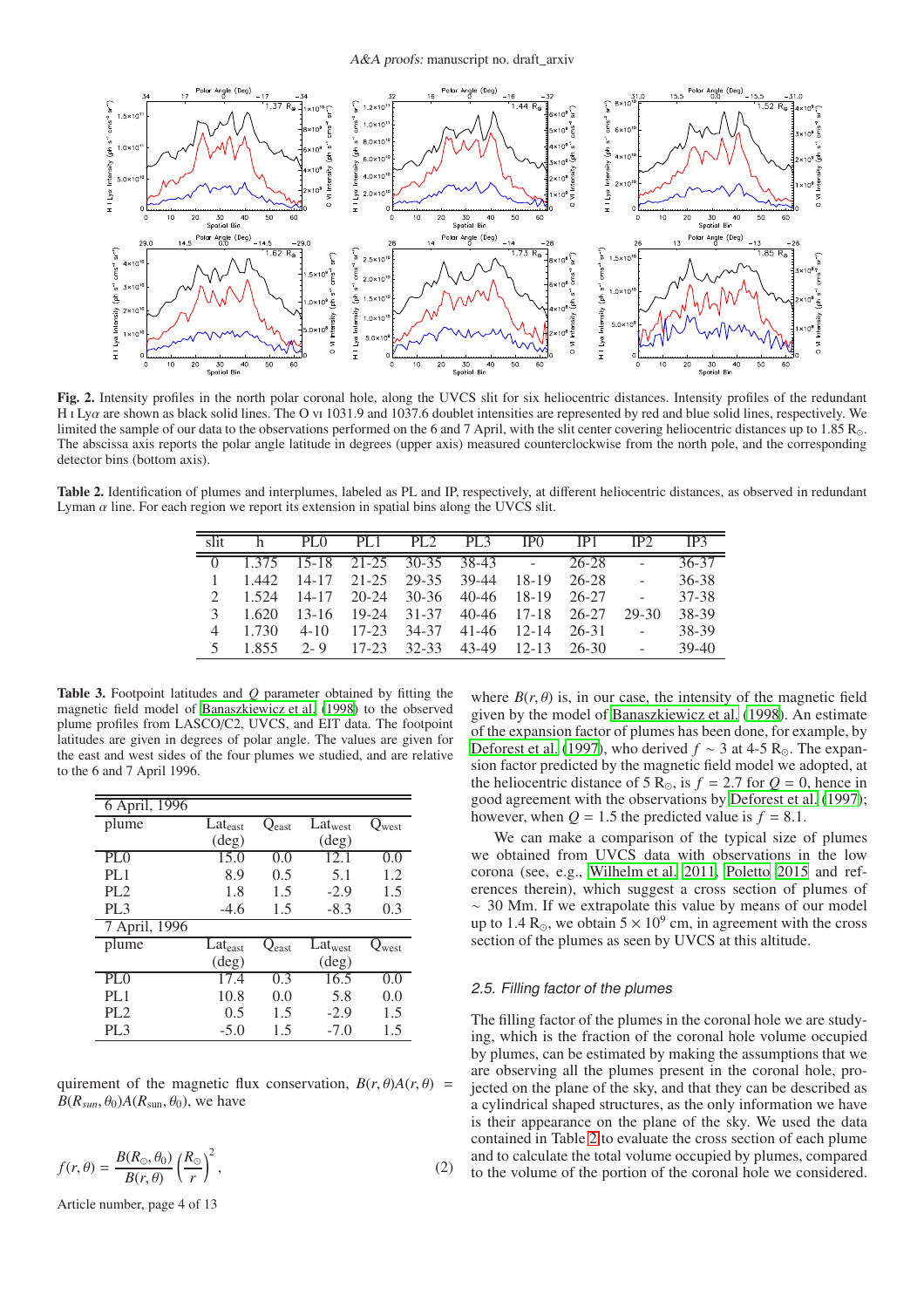

<span id="page-4-0"></span>Fig. 3. Composite UVCS, LASCO/C2, and EIT 195 Å images of the solar corona, taken on 6 and 7 April, left and right panel, respectively. The plume identification has been made easier by stretching the contrast in the UVCS, LASCO, and EIT images, and by mapping them in polar coordinates, as the spatial scales of the three instruments are different. We point out that the UVCS image in the O vi  $1031.9 \text{ Å}$  line has been obtained by juxtaposing the intensity profiles along the slit, as the covered coronal fields of the observations turned out to be at contiguous altitudes, and not by interpolation. The fits of the magnetic field lines of the [Banaszkiewicz et al. \(1998](#page-12-24)) model to the plumes we identified in LASCO, UVCS and EIT images (see Table [2\)](#page-3-1) are shown as dashed lines. In the left panel, plume PL0 appears to split into two components in the LASCO and EIT images, and the fitted line profiles of the east side component has been shown in the panel as a dotted line. In UVCS data the PL0 east side component has not been considered owing to the low signal.

We derived filling factors at different heliocentric distances, and the resulting values are shown in Figure [4.](#page-5-1) The plume filling factors range from 0.12 at 1.375  $R_{\odot}$ , to 0.07 at 2.194  $R_{\odot}$ , decreasing with distance, and they are consistent with a commonly accepted estimate of 0.1 (see [Wilhelm et al. 2011\)](#page-12-1).

A weakness of this method of evaluating the filling factor is partly related to the fact that, owing to the integration along the line of sight, we do not know how many background or foreground plumes are hidden or not resolved. In this regard, we add that, on the basis of SoHO/EIT observations, [Gabriel et al. \(2009\)](#page-12-25) proposed the existence of two distinct classes of plumes: beam plumes, that have a cylindrical structure, and network plumes, that are a curtain shape and become visible when they are aligned along the LOS, and whose extension can be underestimated. We point out that the analysis made by [Gabriel et al. \(2009](#page-12-25)) refers to altitudes in the corona in the range of  $1.02 - 1.08$  R<sub>☉</sub>, hence we do not know if this distinction is relevant for our study. Another difficulty arises with the definition of the filling factor concept itself, as distinguishing coronal plasma in plumes and interplumes could arbitrarily simplify a more complex scenario of coronal structures not resolved in space and time, as demonstrated by [Feldman et al. \(1997\)](#page-12-26). However, counting visible plumes and measuring their size is a relatively straightforward approach, providing at least a lower limit to the contribution of plumes to the polar wind.

# 2.6. Intensity ratio of <sup>O</sup> vi doublet

The intensity ratio of the O vi doublet,  $R = I_{1032}/I_{1038}$ , can be used to discriminate between low and high outflow speed regimes in the coronal plasma. A comprehensive description of the use of  $R$  as a diagnostic tool can be found in [Noci et al.](#page-12-9) [\(1987\)](#page-12-9). Owing to the dimming of the radiative component of the O vi doublet lines, the *R* values decrease with the outflow speed and we can broadly state that values of about  $R = 3 - 4$  correspond to an almost static corona, while  $R = 2$  is attained for an outflow speed of about 100 km/s. Short descriptions of the formation of UV lines in the corona and of the Doppler Dimming effect are given in Sects. [3.1](#page-5-2) and [3.2,](#page-5-3) respectively. The intensity ratio, *R*, for our purposes can be considered to not be dependent on the choice of a particular coronal model, as it is only slightly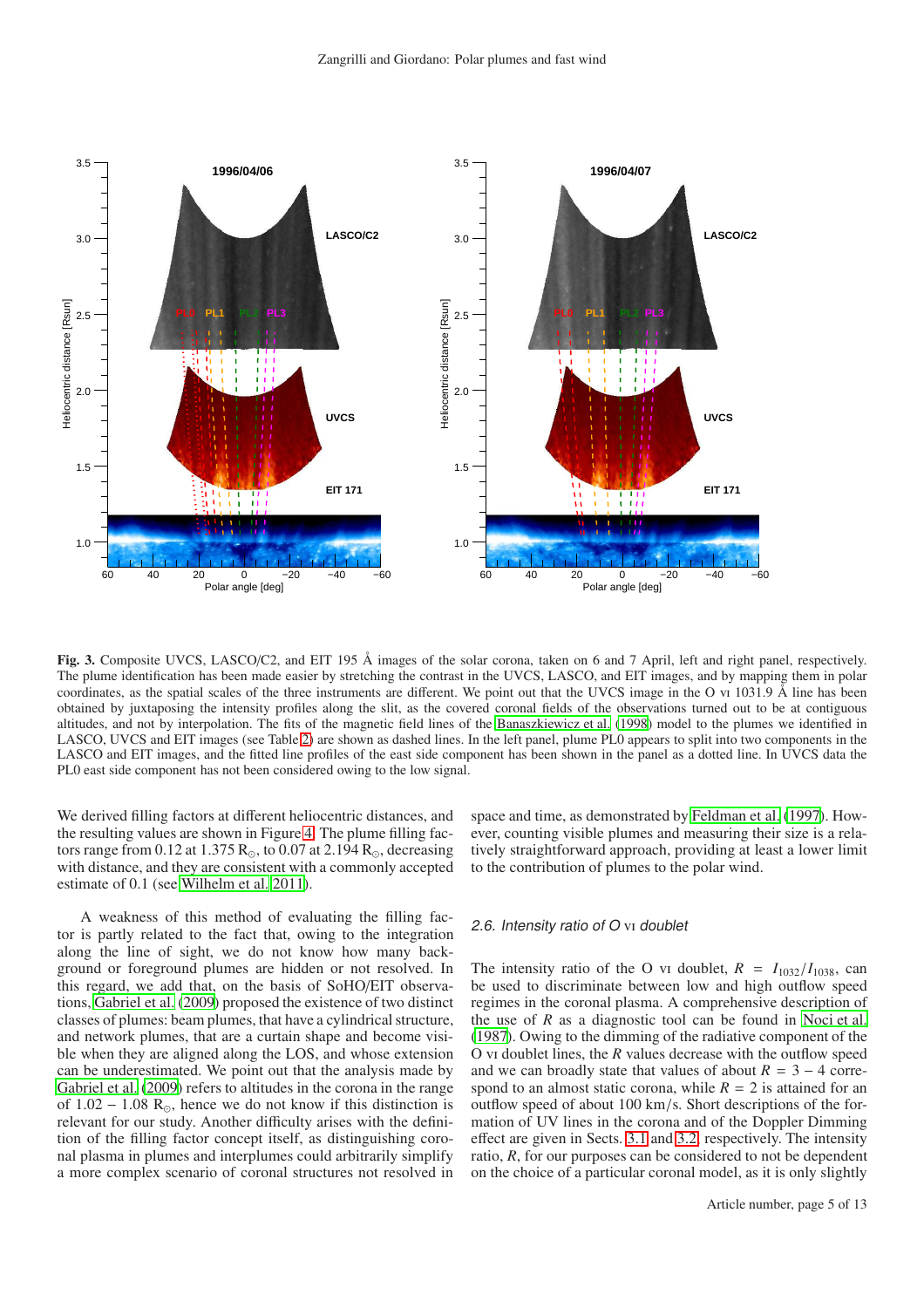

<span id="page-5-1"></span>Fig. 4. Fraction of coronal hole cross section covered by plumes, at different UVCS slit altitudes.

affected by uncertainties in the chromospheric excitation radiation, in the electron density, and in the electron temperature.

The profiles of *R* in the plumes and interplumes we identified in UVCS data are shown in Figure [5.](#page-6-0) The four interplumes are characterized by a linear decrease of *R* with distance, pointing to a constant plasma acceleration with the altitude in the corona. The behavior of plumes is different as the profiles exhibit a less evident decrease with distance, which becomes more pronounced at coronal altitudes higher then 1.7-1.8  $R_{\odot}$ , suggesting that plumes are characterized by a low outflow speed regime in the interval of distances 1.5-1.8  $R_{\odot}$ , and after that are subjected to an increasing acceleration.

## <span id="page-5-6"></span>2.7. Line profile analysis

We performed an analysis of the line profiles by fitting observed spectra with a Voigt function, which comprehends the instrumental function, the slit contribution, and the intrinsic line width (see [Giordano 1998\)](#page-12-21). The intrinsic line widths of the O vi 1031.9 Å and H i Ly $\alpha$  lines are shown as most probable speeds in Figures [\(6a](#page-6-1),b). In oxygen ion observations, we can see a clear distinction between plume and interplume line widths, with the plumes attaining lower values on average, corresponding to lower kinetic temperatures in plumes than interplumes, in agreement with [Giordano et al.](#page-12-10) [\(2000\)](#page-12-10), who found ion speed distribution broader in interplumes than in plumes. An exception is represented by the data on plume PL1, which shows a radial profile similar to that of interplumes, for distances higher  $1.6 R_{\odot}$ . The difference between plumes and interplumes is less evident in H  $\alpha$  Ly $\alpha$ , and line profiles appear almost indistinguishable within errors (see Figure [6b](#page-6-1)). The results are in agreement with what was expected on the basis of previous studies (see, e.g., [Wilhelm et al. 2011,](#page-12-1) [Poletto 2015\)](#page-12-2). In particular, [Hassler et al.](#page-12-27) [\(1997](#page-12-27)) have demonstrated that for heliocentric distances higher than 1.1-1.3  $R_{\odot}$  plumes may have kinetic temperatures lower than interplumes (see also [Kohl et al. 1997\)](#page-12-6) and, on the contrary, close to the coronal base the plume temperatures are higher than those of interplumes (see also [Walker et al. 1993\)](#page-12-28).

# <span id="page-5-2"></span><span id="page-5-0"></span>**3. Data analysis**

#### 3.1. Formation of emission lines in the intermediate corona

The coronal O vi doublet and H  $\text{I}$  Ly $\alpha$  lines form by the collisional excitation of ions and by resonance scattering of the radiation coming from the chromosphere. The emissivity of the collisional component, *j*<sub>coll</sub>, is a function of the electron density,  $n_e$ , the electron temperature,  $T_e$ , through the ionized fraction  $R_{\text{ion}}(T_e) = n(X)/n(X^{+m})$ , and the element abundance relative to hydrogen  $A_{el} = n(X)/n_H$ . The emissivity of the resonantly scattered component, *j*<sub>res</sub>, also depends on the outflow speed of the plasma element in the corona, *w*, and on the absorption profile of coronal ions, which is determined by the local kinetic ion temperature,  $T_{\text{ion}}$ . The outflow speed is responsible for a reduction of the resonant scattering efficiency. Hence, the radiative component of a coronal line can be used as a diagnostic tool, called Doppler dimming (DD) analysis, to infer *w* (see, e.g., [Hyder & Lites 1970,](#page-12-29) [Noci et al. 1987](#page-12-9)).

In the case of H  $\text{I}$  Ly $\alpha$ , resonant excitation accounts for 99% of the total intensity (see [Gabriel 1971](#page-12-30)). A detailed account of the formation mechanism of these lines can be found in [Withbroe et al. \(1982](#page-12-31)), [Kohl & Withbroe](#page-12-32) [\(1982\)](#page-12-32), [Noci et al.](#page-12-9) [\(1987\)](#page-12-9), and [Noci & Maccari \(1999\)](#page-12-33). The total line intensity,  $I_{\text{line}}$ , is the sum of the collisional and radiative contributions integrated over the frequency and along the line of sight:

<span id="page-5-4"></span>
$$
I_{\text{line}}(n_{\text{e}}, w, A_{\text{el}}, T_{\text{e}}, T_{\text{ion}}) = I_{\text{coll}} + I_{\text{res}}
$$
  
= 
$$
\int_{\text{LOS}} \int_{V} (j_{\text{coll}} + j_{\text{res}}) \, d\nu dx. \tag{3}
$$

# <span id="page-5-3"></span>3.2. Doppler Dimming analysis

We inferred the radial outflow speed and the electron density of the plasma in plumes and interplumes by means of the DD analysis applied to the O vi doublet and H i Ly  $\alpha$  lines. We make use of a method for separating the collisional and radiative components of the observed intensities, determining selfconsistently the electron densities and the outflow speeds of the coronal plasma. In this section we will only give a summary of the method, a detailed description of which can be found in [Zangrilli et al. \(2002\)](#page-12-34).

The separation of the radiative and collisional components can be obtained from the inversion of Eq. [\(3\)](#page-5-4), by writing the O vi doublet intensities  $I_{1031.9}$  and  $I_{1037.6}$ , as

<span id="page-5-5"></span>
$$
I_{1031.9} = 2C(n_e) + 4R(n_e, w_{\text{OVI}})
$$
  
\n
$$
I_{1037.6} = C(n_e) + R(n_e, w_{\text{OVI}}) + \mathcal{P}(n_e, w_{\text{OVI}}),
$$
\n(4)

where  $C(n_e)$  is the intensity of the collisional component of the O vi  $\lambda$ 1037.6 line, and  $\mathcal{R}(n_e, w_{\text{OVI}})$  and  $\mathcal{P}(n_e, w_{\text{OVI}})$  are the radiative components of the O vi  $\lambda$ 1037.6 line, excited by the corresponding chromospheric  $O$  vi line and by the  $C$  ii chromospheric pumping lines, respectively. We note that  $C$  is a function of the electron density squared only, while  $\mathcal R$  and  $\mathcal P$  depend linearly on  $n_e$  and also on the outflow speed, *w*. The components  $C$ ,  $R$ , and  $P$  are uniquely determined by a couple of values  $(n_e, w_{\text{OVI}})$ , if all other model parameters are known, hence the solution of the system of equations [\(4\)](#page-5-5) is uniquely determined by the two observed quantities,  $I_{1031.9}$  and  $I_{1037.6}$ . [Zangrilli et al.](#page-12-34) [2002](#page-12-34) provide a discussion on the existence and the uniqueness of the solutions. Assuming that the H  $\text{I}$  Ly $\alpha$  line is essentially formed by resonant scattering of the chromospheric radiation,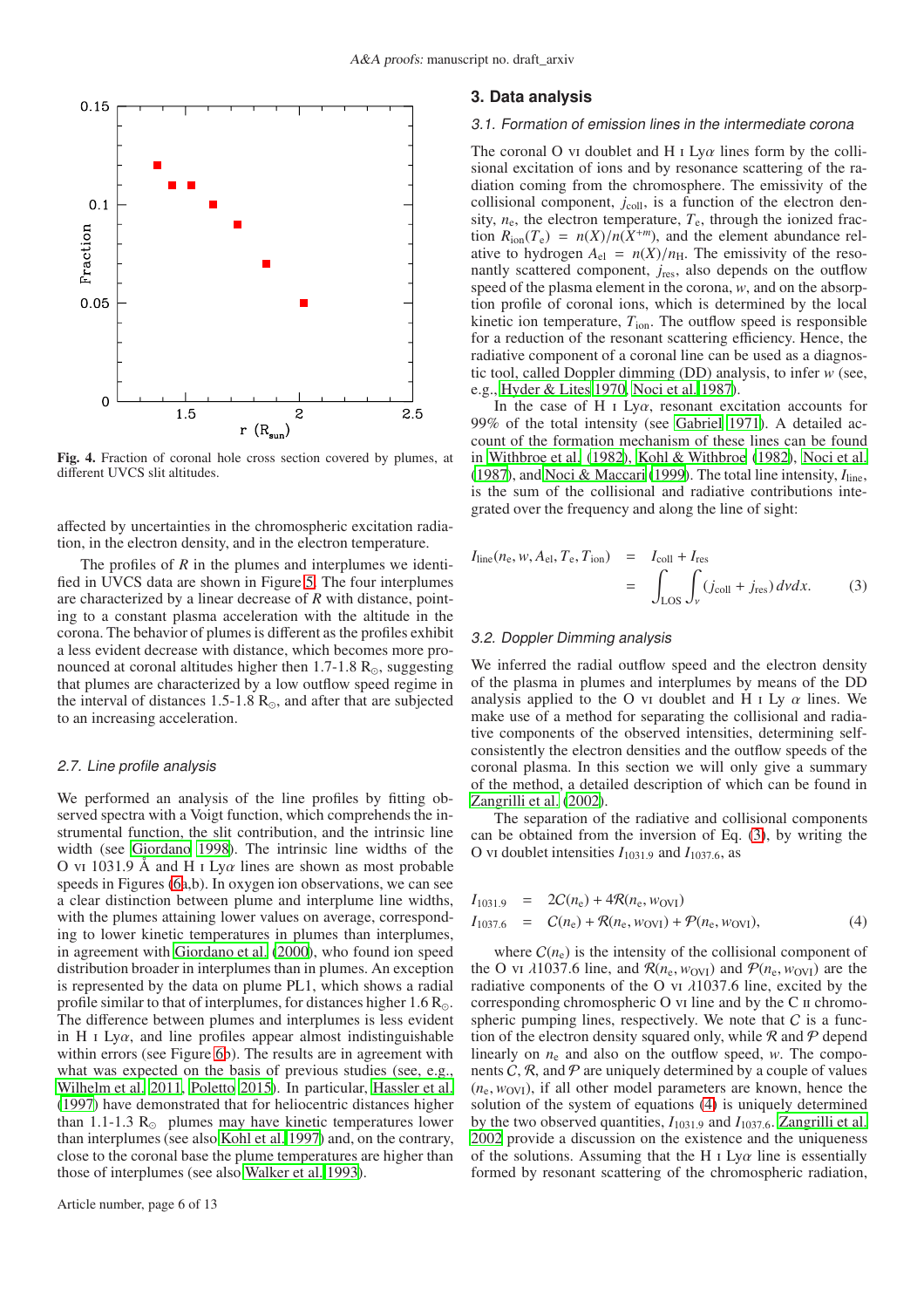

<span id="page-6-0"></span>Fig. 5. Intensity ratio of O VI doublet line for plumes and interplumes identified in Table [\(2\)](#page-3-1). The heliocentric distances of data are calculated where a plume or a interplume meets the UVCS slit. The errors in the ratio are a function of the intensity of the corona and of the exposure time, which is larger for high heliocentric distances (see Table [1\)](#page-1-1).



<span id="page-6-1"></span>Fig. 6. Lines widths of O VI and H Lyman alpha, given as microscopic speed of the ions at 1/*e* of the line profile height. The widths are corrected for the instrumental function and for the slit width.

given the  $n_e$  derived from the DD applied to the O vi doublet, we can calculate the proton outflow speed. The search for a solution of equations  $(4)$  starts with a first guess coronal model, then the predicted intensities  $C$ ,  $\mathcal{R}$ , and  $\mathcal{P}$  are used to derive new values for  $n_e$  and *w*; the procedure is iterated until the observed intensities  $I_{1031.9}$  and  $I_{1037.6}$  are reproduced.

We briefly recall the essential physical parameters of the coronal model needed for the DD analysis. The intensities of the UV coronal lines depend primarily on the plasma density and the

outflow speed, which we find by means of the DD analysis, and the element abundance, which we determine by the constraint on the mass flux conservation (see Section [3.3\)](#page-7-1). A somewhat secondary role is played by the plasma electron temperature. We assume the electron temperature radial profile according to [Cranmer et al.](#page-12-7) [\(1999\)](#page-12-7), which is typical of a polar coronal hole. A further assumption is that the oxygen ion populations in coronal holes freeze in at the electron temperature of  $T_e = 1.1$  MK, as has been demonstrated by [von Steiger et al.](#page-12-35) [\(2000\)](#page-12-35) (see also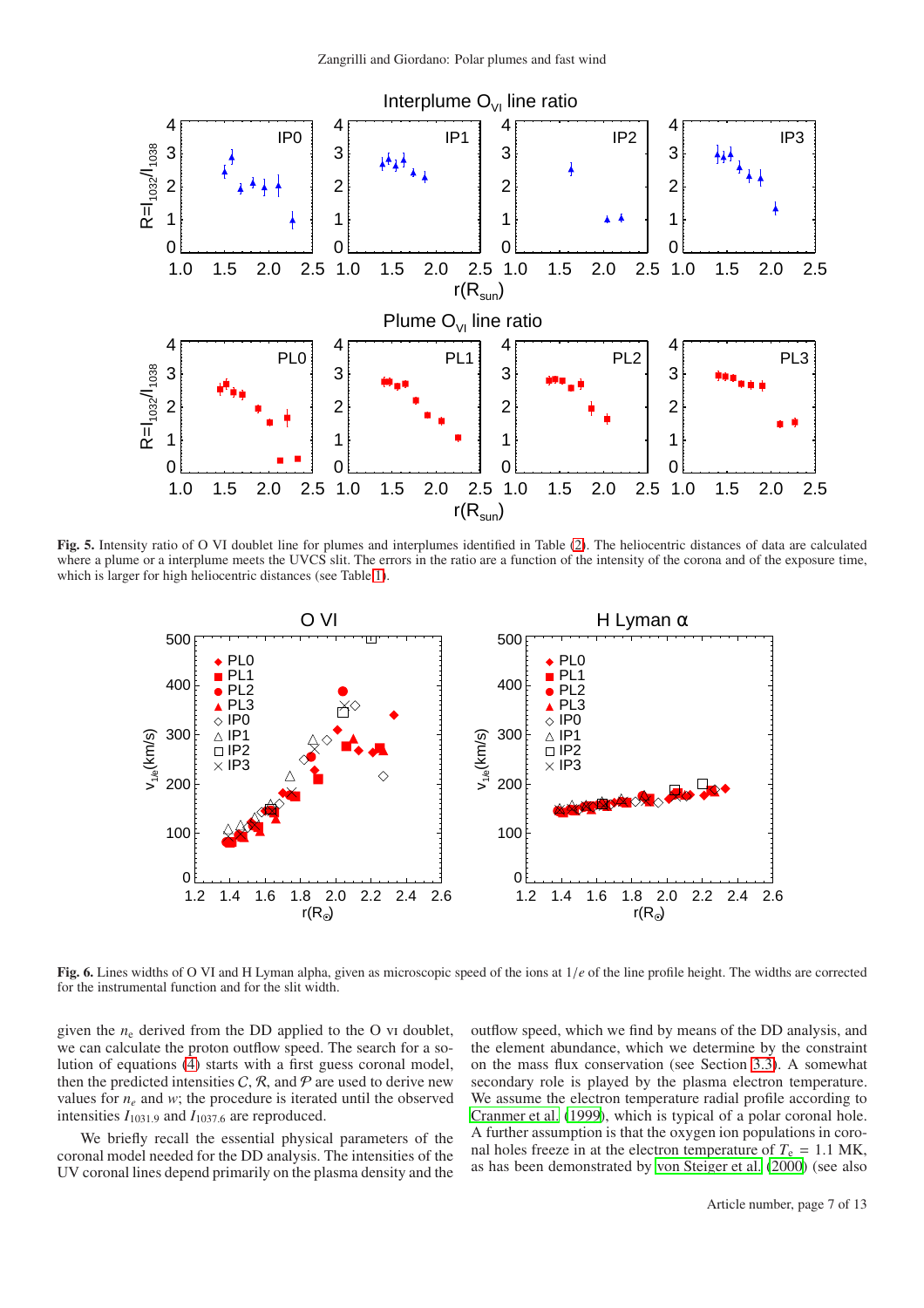[Ko et al. 1999\)](#page-12-36). In our model, the electron temperature value  $T_e = 1.1$  MK is attained at 2.35R<sub>☉</sub>, hence for higher heliocentric distances the O vi abundance is frozen in. The neutral hydrogen is not supposed to be frozen.

A summary of the plume and interplume measurements of  $T_e$  is given by [Wilhelm et al. \(2011](#page-12-1)) (see Table 4 therein) for heliocentric distances up to 1.13R⊙, from which we deduce that typical electron temperatures of plumes are about 0.8 MK, almost constant with height, while those of interplumes tend to increase with distance and to be higher with respect to plumes, from 10 to 30%. Unfortunately, we have no information at altitudes higher than 1.13R⊙. Given the uncertainties in the determinations of *T*<sup>e</sup> and the lack of information in the interval of distances covered by UVCS observations, we chose not to distinguish between plume and interplume electron temperature, and the radial profile we adopted is representative of the mean conditions in a polar coronal hole; we will discuss the impact of this choice on the results. The ion kinetic temperature radial profiles included in the model, are obtained by fitting the most probable speed line profiles, as discussed in Section [\(2.7\)](#page-5-6).

The value of the solar chromospheric intensity of H i Lyman  $\alpha$  has been taken from the UARS/SOLSTICE (Upper Atmosphere Research Satellite/SOLar STellar Irradiance Comparison Experiment) experiment (see [Woods et al. 2000\)](#page-12-37). In the case of O vi doublet lines there are no routine measurements, hence we used the values of 387.0 and 199.5 ( $\frac{\text{erg}}{\text{s/cm}^2/\text{sr}}$ ), measured from UVCS disk observations taken on December 4, 1996, for the 1031.9 and 1037.6 Å lines, respectively, (see [Zangrilli](#page-12-34) et al. [2002\)](#page-12-34). The adopted chromospheric line widths are taken from [Warren et al.](#page-12-38) [\(1997\)](#page-12-38).

The amount of ion temperature anisotropy of the ion kinetic temperatures along and across the magnetic field direction in the intermediate corona has been debated in the literature, since the beginning of the SoHO mission. The profile widths of oxygen lines observed by UVCS, larger than previously expected, have been interpreted as strong evidence for preferential ion heating perpendicularly to the magnetic field lines direction (see, e.g., [Kohl et al. 1997\)](#page-12-6). A different explanation for the observed large profiles has been proposed by [Raouafi & Solanki](#page-12-39) [\(2004\)](#page-12-39) and [Raouafi & Solanki \(2006\)](#page-12-40). The objections raised by [Raouafi & Solanki](#page-12-40) [\(2006\)](#page-12-40) have been discussed by [Cranmer et al. \(2008\)](#page-12-41), who concluded that the most probable temperature anisotropy ratios correspond to  $T_{i\parallel}/T_{i\perp} \approx$ 6, thus we adopt this value in our coronal model.

# <span id="page-7-1"></span>3.3. Mass flux conservation

From the DD analysis (see Section [3.2\)](#page-5-3) we derived the plasma outflow speeds and electron densities of plumes, at different heliocentric distances. These results should satisfy the constraint of mass-flux conservation, given a geometrical configuration of the polar plumes, for protons and oxygen ions separately. In general, the mass flux conservation for a generic atom in the corona can be written as

<span id="page-7-2"></span>
$$
w(r,\theta) = \frac{F(1AU,\theta)(215R_{\odot})^2}{n(r,\theta)r^2} \frac{f(1AU,\theta)}{f(r,\theta)},
$$
\n(5)

where  $w(r, \theta)$  and  $n(r, \theta)$  are the atom outflow speed and density at distance *r* and latitude  $\theta$ , respectively,  $F(1AU, \theta)$  is the atom mass flux measured at 1AU, which is assumed as a boundary condition, and  $f(r, \theta)$  is the expansion factor, which describes the super-radial expansion of the plumes. A commonly accepted value for the fast wind proton flux is  $F(1AU, \theta) \equiv F_p(1AU)$  =

 $2 \times 10^8$  cm<sup>-2</sup> s<sup>-1</sup>, although in the literature higher values are also given (see [Goldstein et al. 1996](#page-12-42), [McComas et al. 2000\)](#page-12-43), and we implicitly assume that it only depends on the radial coordinate *r*. The outflow speed of oxygen atoms at 1 AU turns out to be about 5%-10% faster than protons (e.g., Hefti et al. 1998). If we assume that, for our purposes, their speed is the same at 1 AU, from the condition of mass conservation [\(5\)](#page-7-2) for oxygen and protons we have

<span id="page-7-3"></span>
$$
w_{O^{+5}}(r,\theta) = w_p(r,\theta) \frac{Abb_{oxy}(1AU)}{Abb_{oxy}(r,\theta)},
$$
\n(6)

where  $Abb_{oxy} = n_{oxy}/n_p$  is the abundance of oxygen with respect to hydrogen. Condition [\(6\)](#page-7-3) does not depend upon knowledge of the expansion factor and ensures the mass flux conservation of oxygen atoms in the wind, provided that of protons is satisfied. The latter requirement can be verified after the DD analysis (see Section [4.3\)](#page-8-0).

Knowledge of the geometry of plumes, described by the expansion factor  $f(r, \theta)$ , does not enter into the DD analysis, and the plume profiles derived from LASCO images, and traced back to the UVCS and EIT fields of view by means of the [Banaszkiewicz et al.](#page-12-24) [\(1998\)](#page-12-24) model, have been used to identify the plumes in UVCS data (see Section [2.4\)](#page-2-1).

# <span id="page-7-4"></span>3.4. Distribution of plumes and interplumes along the line of sight

The intensities of UV spectral lines we derived from the UVCS observations are the sum of all coronal contributions along the LOS. When observing plumes, we can assume that we will measure the sum of different contributions coming from plumes and interplumes. We first derive an interplume model, based on the hypothesis that in the observed interplume regions the possible contribution of background plumes is negligible, and we identify the interplume plasma as the coronal hole medium surrounding plumes, assuming a spherical symmetry. Then we model plumes by confining the emitting plasma within a single cylindrical shaped structure located in the plane of the sky, embedded in the interplume medium.

# <span id="page-7-5"></span><span id="page-7-0"></span>**4. Results**

#### 4.1. Plasma outflow speeds and electron densities

The results obtained from the DD analysis described in Sect. [3](#page-5-0) are illustrated in Figs. [7,](#page-8-1) and [10.](#page-11-0) The main error source in the electron densities and outflow speeds we derived is the statistical uncertainty in the measured intensities of the O vi doublet lines, which can be estimated by means of the Poissonian statistics on the integrated counts at detector level. In the case of H I Lyman  $\alpha$ the error given by the Poissonian statistics is negligible.

Further uncertainty is related to the radial profile of the electron temperature of our model. As far as the derivation of the O vi outflow speed by means of the DD technique is concerned, this mainly depends on the intensity ratio of the two O vi doublet lines, which is mostly independent of the electron temperature. However, the derived electron densities depend on  $T_e$ , through the ionized fraction parameter  $R_{\text{ion}}(T_e) = n(X^{+m})/n(X)$ , as the resonant component of the coronal UV line intensities is proportional to the product  $R_{\text{ion}}(T_e)A_{el}n_e$ , and the collisional components on  $R_{\text{ion}}(T_e)A_{el}n_e^2$ , where  $A_{el}$  is the element abundance. We can obtain a rough idea of the effect of our choice for *T*e,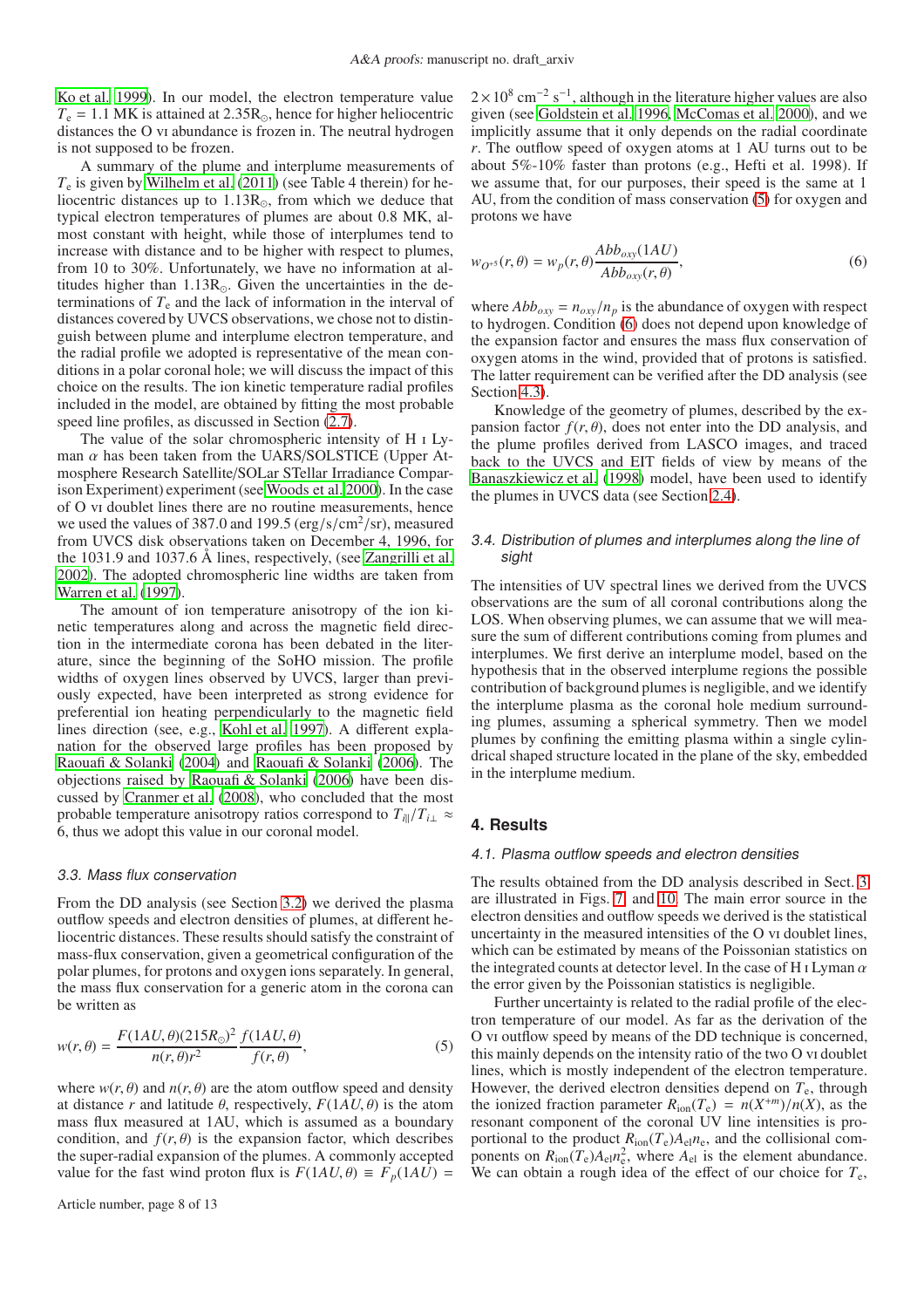

<span id="page-8-1"></span>Fig. 7. Electron density of interplume plasma from UVCS data. A comparison is made with  $n_e$  radial profiles taken from previous works.

by assuming  $T_e = 0.8$  MK as a lower limit for the electron temperature in plumes, which turns out to be a decrease in the electron density of about 30%. This is because at those temperatures the ionization balance is a decreasing function, both for  $O^{+5}$  and for protons. For the same reason, the uncertainty in  $T<sub>e</sub>$  does not much affect the calculation of the proton outflow speed, as a variation in the electron density is compensated for by an opposite variation in the ionized fraction.

The electron densities in interplumes derived from the DD analysis are shown in Figure [\(7\)](#page-8-1), and they are compared with the fitted interplume density profiles given by [Doyle et al.](#page-12-44) [\(1999\)](#page-12-44) and [Esser et al. \(1999\)](#page-12-45). With the purpose of establishing a model for interplumes, we performed the following power law fit of the electron densities we derived:

<span id="page-8-2"></span>
$$
n_{\rm e}(r) = 1 \times 10^5 \times \left(\frac{435.98}{r^{7.31}} + \frac{2.50}{r^{2.22}}\right). \tag{7}
$$

In the DD analysis of plumes, a combined plume-interplume emissivity along the LOS has been considered, where a single plume in the plane of the sky is embedded in the interplume medium (see Section [3.4\)](#page-7-4). The electron densities and outflow speeds for protons and  $O^{+5}$  ions are shown in Figs. [\(8\)](#page-9-1), and [\(9\)](#page-10-0), where in the first row the results for interplumes are represented. The second row shows the results for plumes. We immediately see that plumes are substantially denser than interplumes, and the density contrast turns out to be about 3-5, depending on the heliocentric distance, as expected on the basis of previous studies (see [Wilhelm et al. 2011](#page-12-1), [Poletto 2015\)](#page-12-2).

As far as the outflow speeds are concerned, the basic result is that plumes have non-negligible outflow speeds, within the estimated errors, hence they can not be considered static structures, at least for distances higher than 1.6R⊙. Speed profiles for O vi ions of PL0 and PL1 are similar to the profiles typical of interplumes, while in the case of PL2 and PL3 they differ, showing a lower acceleration with distance. In general, both for plumes and interplumes the proton speed profiles attain lower values than O vi ions. The considerations that can be drawn, when comparing plumes and interplumes, are the same we made above for  $O_{\text{VI}}$ .

We stress that we must consider the electron density values we derived from the DD analysis as mean values, as we know that plumes show time variability on timescales shorter than the integration times of our UVCS data, and space substructures on spatial scales well below the spatial resolution of UVCS (see Section [1\)](#page-0-0). However, the outflow speeds of O vi ions, derived from the DD analysis, are not sensitive to the uncertainties in the absolute value of the electron density, as they mainly rely on the intensity ratio of doublet lines from the same ion. The case of neutral hydrogen is different, and the derived outflow speeds are dependent on the electron density. If the micro-scale filling factor within plumes is less then unity, that is, if substructures or inhomogeneities are present and they are not resolved by UVCS, we could underestimate the electron density, hence leading to an underestimate of the outflow speed of protons from the DD analysis. As has been stated, however, the derivation of the O vi ions outflow speed is not affected by the presence of a possible micro-scale filling factor less than unity, unless plasma inhomogeneities move at different speeds.

## <span id="page-8-3"></span>4.2. Plume contribution to the polar wind

The contribution of plumes to the polar wind with respect to interplumes can be estimated as the ratio of the mass flux due to plumes to the mass flux due to interplumes,

$$
C(r) = \frac{n_{e,pl}(r)w_{pl}(r)ff(r)}{n_{e,ip}(r)w_{ip}(r)},
$$
\n(8)

where *f f* is the filling factor of a single plume at the coronal altitude *r*. We implicitly assume that the parts of the coronal hole that have not been recognized as plumes, must be considered as interplumes.

We used the following linear fits to the interplume outflow speeds for O vi and protons, in order to calculate the interplume plasma flux in the polar wind. We expect that the validity of the linear fits will be restricted to the heliocentric distances explored by the present study:

<span id="page-8-5"></span><span id="page-8-4"></span>
$$
w_{\mathcal{O}^{+5}}(r) = -344.02 + 254.88r,\tag{9}
$$

$$
w_{\text{H Ly}\alpha}(r) = -139.48 + 124.145r. \tag{10}
$$

The results for every single plume are given in Table [4,](#page-9-2) where the percentage contributions are reported for different heliocentric distances, as mean values with errors, for O vi and protons.

A possible way of estimating the total plume contribution to the polar wind,  $C_{\text{tot}}$ , is to sum up the mean values of the contribution for all the plumes given in Table [4.](#page-9-2) In the case of O vi the result is  $C_{\text{tot}} = 20^{+10}_{-7}$  percent, and for protons it is  $C_{\text{tot}} = 18^{+8}_{-7}$ percent, with the two values fairly compatible within uncertainties.

# <span id="page-8-0"></span>4.3. Geometry of plumes and mass flux conservation

The consistency of the DD analysis with the proton flux conservation can be verified by comparing the proton flux  $w_p(r)n_p(r)$ , as derived from the DD analysis, with the flux derived from Equation [\(5\)](#page-7-2), expected on the basis of the plume geometry, with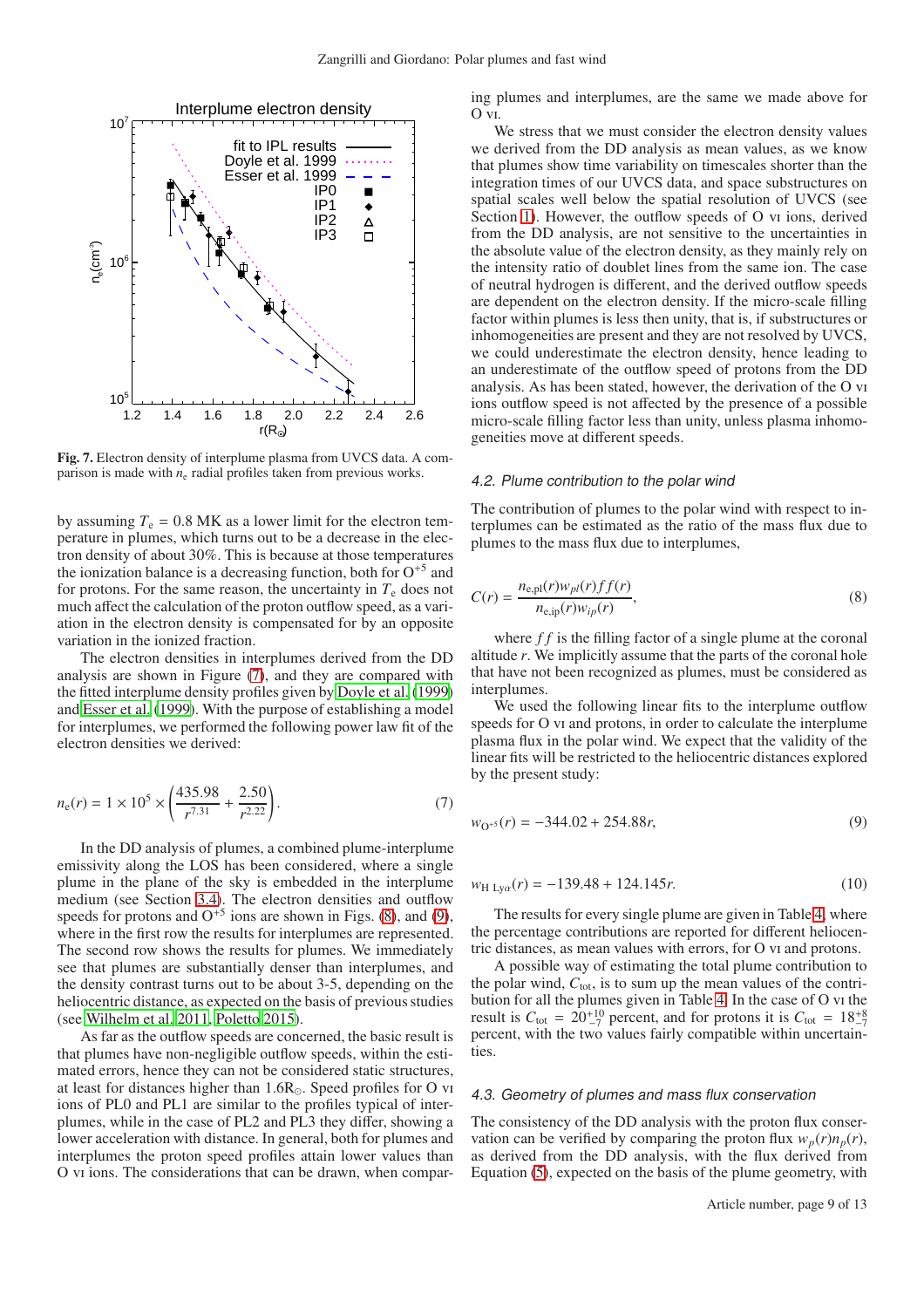

<span id="page-9-1"></span>Fig. 8. Electron density in interplumes (upper row) and plumes (lower row), for a model with a single cylindrical shaped plume in the plane of the sky. The red lines represent, for comparison, the interplume electron density profile, obtained by fitting all data with a power law (see Eq. [7\)](#page-8-2).

Table 4. Polar wind percentage contribution for each single plume, estimated from the DD analysis on O vi and H i Lyman  $\alpha$  intensities.

<span id="page-9-2"></span>

| r                  | $\%$ O<br>VI | $\overline{\% H}$ Lya |
|--------------------|--------------|-----------------------|
| Plume <sub>0</sub> |              |                       |
| $1.\overline{45}$  | 5.4          | 3.3                   |
| 1.52               |              |                       |
| 1.60               | 5.9          | 3.8                   |
| 1.70               |              |                       |
| 1.88               | 12           | 10.0                  |
| 2.21               | 2.9          | 4.                    |
| Plume 1            |              |                       |
| 1.41               | 2.8          |                       |
| 1.47               | 1.9          | 1.6                   |
| 1.56               |              |                       |
| 1.65               | 3.3          | 3.                    |
| 1.77               | 7.8          | 7.:                   |
| Plume 2            |              |                       |
| 1.53               |              |                       |
| 1.63               |              |                       |
| 1.74               | 3.6          | 3.8                   |
| 1.86               | 8.4          | 8.                    |
| Plume 3            |              |                       |
| 1.66               |              |                       |
| 1.77               |              |                       |
| 1.90               | 4.1          | 3.9                   |

the boundary condition of the flux measured at 1 AU (see Section [4.3\)](#page-8-0):

$$
F_p(r) = \frac{F_p(1AU)(215R_{sun})^2}{r^2} \frac{f(1AU,\theta)}{f(r,\theta)}.
$$

Article number, page 10 of 13

The comparison is shown in Figure [10,](#page-11-0) where the expected profiles for radial expansion, and super-radial expansion described by the magnetic field model by [Banaszkiewicz et al. \(1998\)](#page-12-24), are shown for three different values of the parameter *Q*. Although the uncertainties from the DD analysis are large, and the fit of a model to the plume profiles does not allow us to establish a well defined geometry, the major part of the experimental points are compatible with the set of plume profile geometries we inferred from LASCO, UVCS, and EIT images, and with the condition of mass flux conservation, as in the case of plumes PL2 and PL3. In the case of plumes  $P_0$  and  $P_1$ , the results apparently contradict the mass flux conservation for any value of the expansion factor.

# <span id="page-9-0"></span>**5. Discussion and conclusions**

The purpose of the present paper was to provide a contribution to the discussion on whether plumes are to be considered dynamic structures or not, and in the affirmative case, to help in quantifying their contribution to the solar polar wind. The results we obtained confirm that plumes are substantially denser than the interplumes, and the density contrast turns out to be about 3-5, depending on the altitude in the corona. The outflow speeds suggest that plumes are not static structures, at least for distances higher than about  $1.6R_{\odot}$ . In some cases, for example, for plumes PL0 and PL1, the speed profiles appear similar to the profiles typical of interplumes. In other cases, such as those of plumes PL2 and PL3, the outflow speeds differ significantly from those of interplumes, being characterized by a lower acceleration with distance. The electron density and outflow speed values in plumes we derived from the DD analysis, and the estimated plume filling factor in the polar coronal hole led us to evaluate the contribution of plumes to the polar wind as being about 20% of the mass flux, and this result should be considered as a lower limit (see discussion in Section [4.2\)](#page-8-3)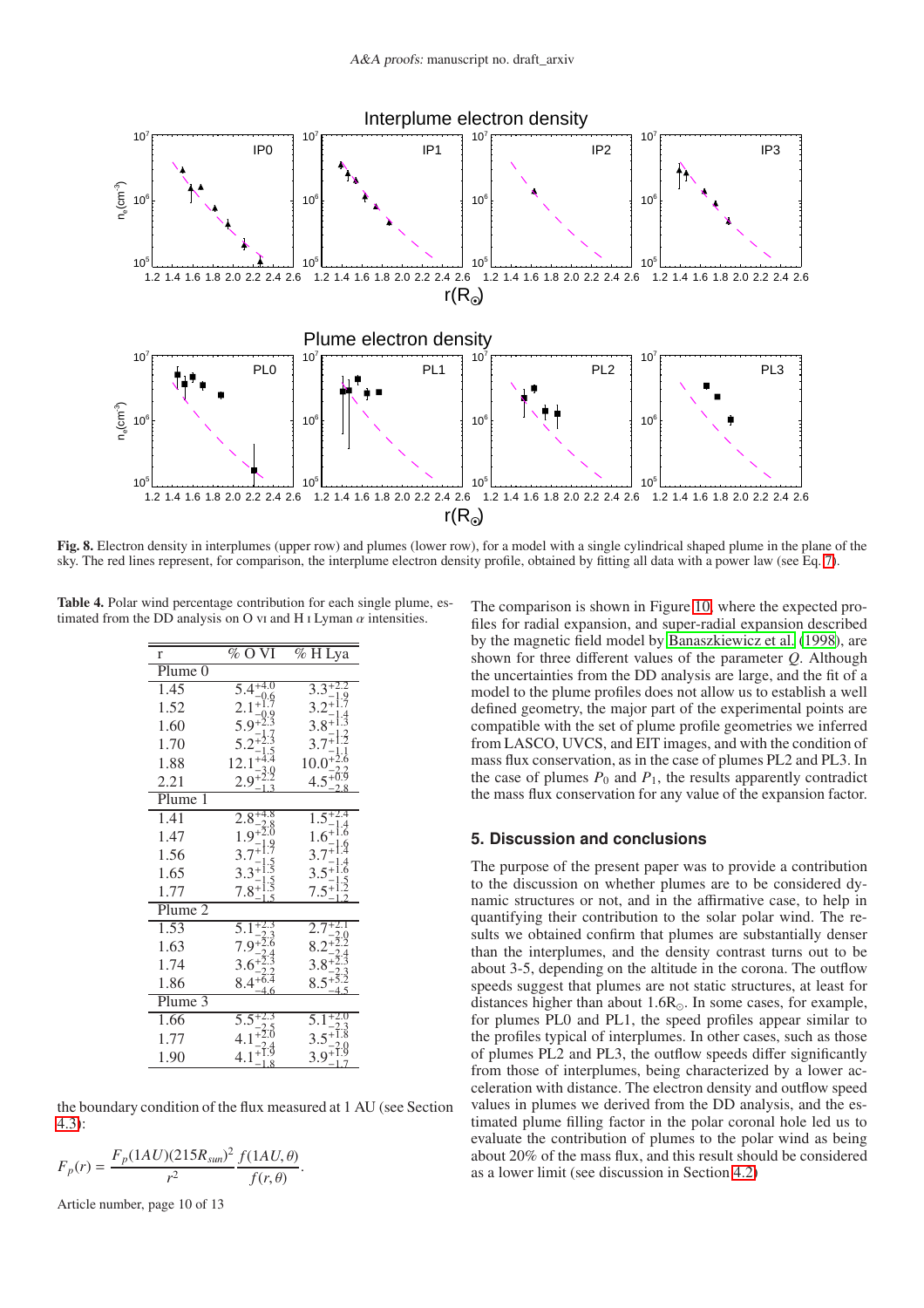

<span id="page-10-0"></span>Fig. 9. Outflow speed of  $O<sup>+5</sup>$  in interplumes (first row from the top) and plumes (second row), in the case of a one plume model. The analogous results for protons are shown in the third and fourth rows. The red lines represent, for comparison, the interplume  $O<sup>+5</sup>$  and protons outflow speed profiles (see Eqs. [9](#page-8-4) and [10,](#page-8-5) respectively).

The results we obtained for different plumes are not uniform, in the sense that sometimes we derive low speed values, as we would expect on the basis of previous results published in the literature (see [Wilhelm et al. 2011,](#page-12-1) [Poletto 2015](#page-12-2)). Sometimes the outflow speeds do not differ much from the interplume values, and we would like to comment upon this. Signatures of outflows in plumes have been found in the low corona from observations taken with SoHO/SUMER and Hinode/EIS (see [Wilhelm et al. 2000,](#page-12-46) [Tian et al. 2010\)](#page-12-47). More recently, a study based on SDO/AIA (Solar Dynamics Observatory/Atmospheric Imaging Assembly) data published by [Pucci et al. \(2014\)](#page-12-48) analyzed the propagation of disturbances in a polar coronal hole in the low corona, during an entire plume lifetime of about 40 hrs. They concluded that they represent high-speed outflowing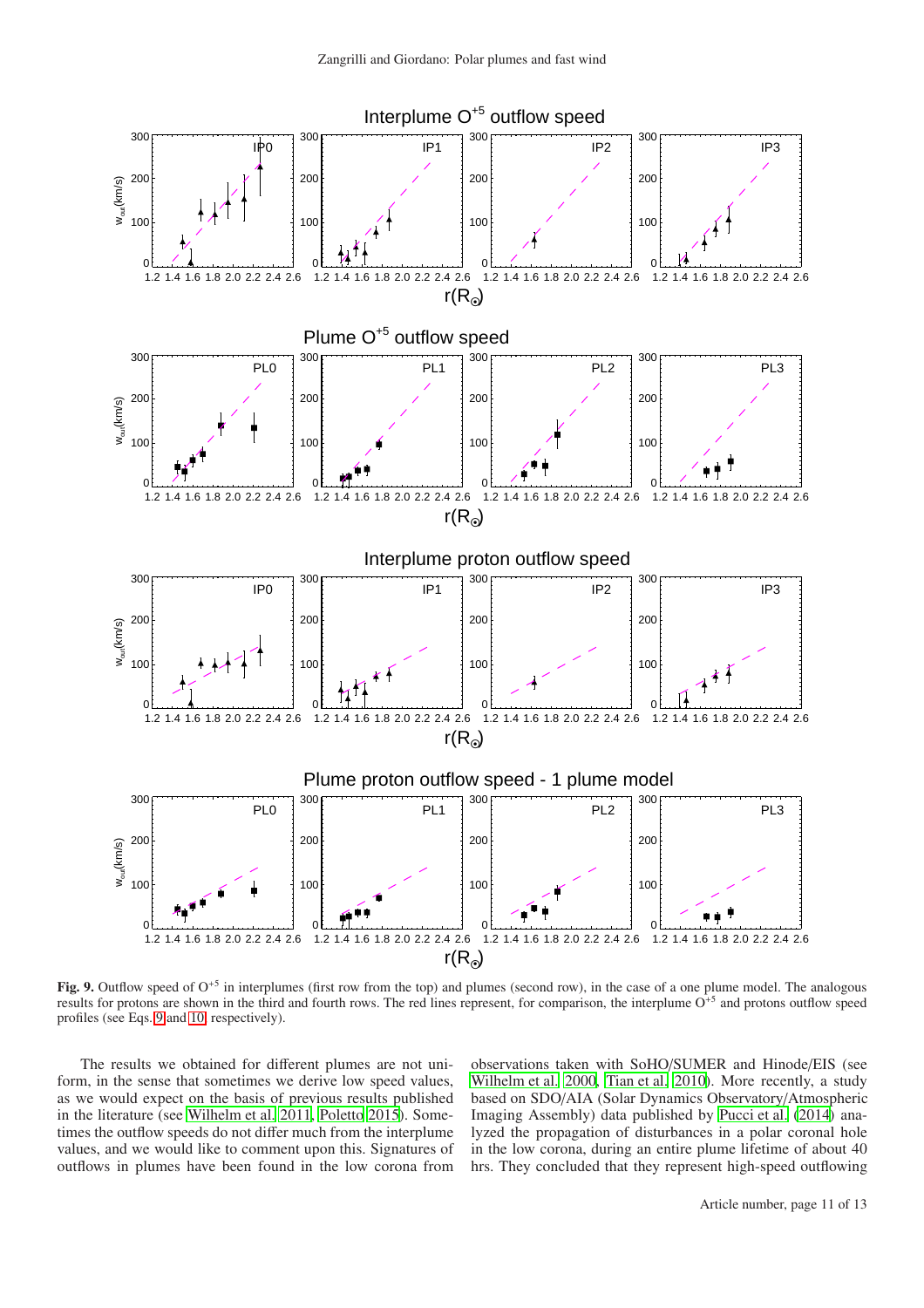

<span id="page-11-0"></span>Fig. 10. Proton number flux for the single plume model. Solid lines represents the mass flux conservation for a radial expansion; dotted, short dashed, and long dashed profiles describe the super-radial expansion for the magnetic field models of [Banaszkiewicz et al.](#page-12-24) [\(1998](#page-12-24)) with *Q* = 0.3,  $Q = 1.0$ , and  $Q = 1.5$ , respectively.

events, with distributions peaking at 167 km s<sup>-1</sup> and 100 km s<sup>-1</sup> for plumes and interplumes, respectively.

On the basis of the model of polar plume formation proposed by [Wang & Sheeley \(1995](#page-12-49)), which is characterized by the reconnection of closed bipolar regions with open unipolar magnetic flux tubes in polar coronal holes, the results obtained in the low corona suggest a scenario in which the outflow in a coronal hole is characterized by many episodes, which are more frequent in connection with plumes and evolve during the lifetime of a plume. Hence, in the plumes in the intermediate corona we could expect to observe an episodic outflow speed regime, which can not be resolved in time by UVCS observations, and the results of the DD analysis should be regarded as representative of an average (see Section [4.1\)](#page-7-5). We may also speculate that the high and low speed regimes we observed in different plumes correspond to different stages in the evolution of a plume. Moreover, a variable and evolving outflow speed in plumes could also explain

why, in some cases, we found that the mass flux conservation constraint along plumes is apparently not respected by the flux estimates we measured at different altitudes by applying the DD technique (see discussion in Section [4.3\)](#page-8-0).

The analysis presented in this paper is based on a single case study, hence we do not know how much it could be representative of the real dynamics in plumes. The analysis of a larger sample of UVCS observations will be the subject of a forthcoming study, where we plan to investigate the effects of a possible speed regime evolution during a plume life time.

A new opportunity will become available with the Metis coronagraph on-board the Solar Orbiter spacecraft (see [Antonucci et al. 2017;](#page-12-50) [Antonucci et al. 2019\)](#page-12-51). Metis will provide simultaneous observations of the solar corona in visible light and H I Lyman  $\alpha$ , with the reasonably high cadence of 20 min., over time intervals of ten days during each perihelion. By means of the polarimetric analysis of visible light emission and the DD